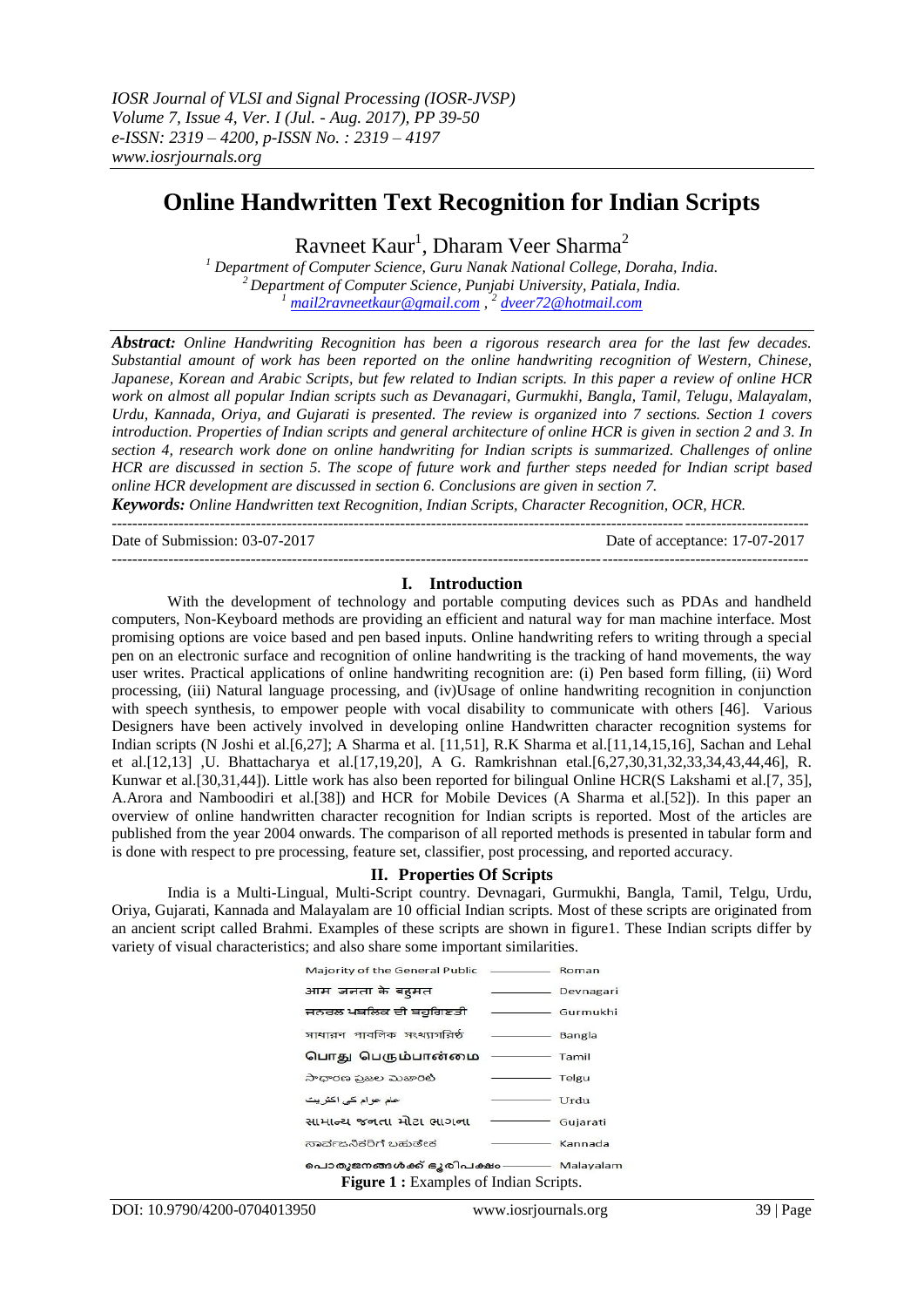A brief overview of General Structural properties of these scripts is discussed below:

- Character set of most scripts is divided into two categories: Basic and Compound Characters. (i) Basic Character is collection of vowels and consonants. Devnagari has 11 vowels and 33 simple consonants, Gurmukhi has 9 vowels and 41 consonants, Bangla has 11 vowels and 39 consonants, Tamil has 12 vowels and 23 consonants, Telgu has 14 vowels and 34 consonants, Kannada has 14 vowels and 34 consonants, Gujarati has 11 vowels and 34 consonants, Malayalam has 18 vowels, 36 consonants, and 5 half consonants, Oriya has 12 vowels and 35 consonants; (ii) In most Indian scripts (except Tamil and Gurmukhi) there are compound character, which are formed by combining two or more basic character. The shape of combined characters is usually more complex than basic character [1].
- There is no concept of upper and lower case in Indian scripts.
- Writing style of Devnagari, Gurmukhi, Kannada, Tamil and Telgu, Malayalam, Bangla, Guajarati is from Left to Right whereas, Urdu is written from Right to Left.
- In some Indian scripts (like Devnagari, Bangla, Gurmukhi etc.) many characters have a horizontal line at the upper part called headline.
- In most Indian scripts the text is partitioned into three zones- the upper zone, Middle zone and lower zone.

#### **III. Steps In Online HCR Systems**

Online HCR system converts user handwritten information into text. The recognition of online handwritten characters includes following phases: data acquisition, pre processing, feature extraction, classification, recognition and post-processing. The output obtained from one phase becomes input for the next phase. These phases are illustrated in figure 2.



**Figure 2:** General steps in Online Handwritten Text Recognition System

Writing on mobile phone, tablet, PDA or any online input device, generate a sequence of strokes. These Strokes are pre processed to extract useful features. Pre processed strokes are then sent to recognition engine which then accept or reject the stroke based on pre defined rules. Each script has its own writing rules depending upon the properties of the script. Steps involved in online Script recognition are:

- I. *Data Acquisition:* Data is collected during the input. Parameters related to pen tip like position, acceleration, velocity and sometimes pressure on the writing surface are used for data acquisition.
- II. *Pre processing***:** In this step, noise and other undesirable effects are reduced to improve the data for the recognition process. Typically, Normalization, Smoothing, Resampling, Dehooking, Thinning, Noise Reduction is applied.
- III. *Feature Extraction***:** The relevant information from the input is extracted for further processing. The challenge in this phase is to extract a minimal set of features with maximum data recognition. Typically Shape, Directional, Length, Angle features are extracted. High recognition performance could be achieved by selecting suitable set of features.
- IV. *Classification and Recognition***:** Methods such as SVM, MQDF, DWT, HMM, Neural Networks are often used for handwriting recognition. The goal is to find the optimal letter for a given handwritten input. The letter corresponding to the maximum probability is reported as the recognized letter.
- V. *Post processing:* Post processing is performed in order to improve the performance of the system. It includes the procedure of correcting misclassified results by applying linguistic knowledge [7]**.**

#### **IV. Online HCR Systems For Indian Scripts**

#### *4.1 Recognition of Devanagari Script*

Devanagari is the most widely used Indian writing system. The first system on online recognition of devanagari script was introduced by Connel et al. [5]. They have used combination of Hidden Microwave Model and Nearest Neighbor Classifier for classification and capturing different levels of offline and online features yielding a classification accuracy of 86.5%.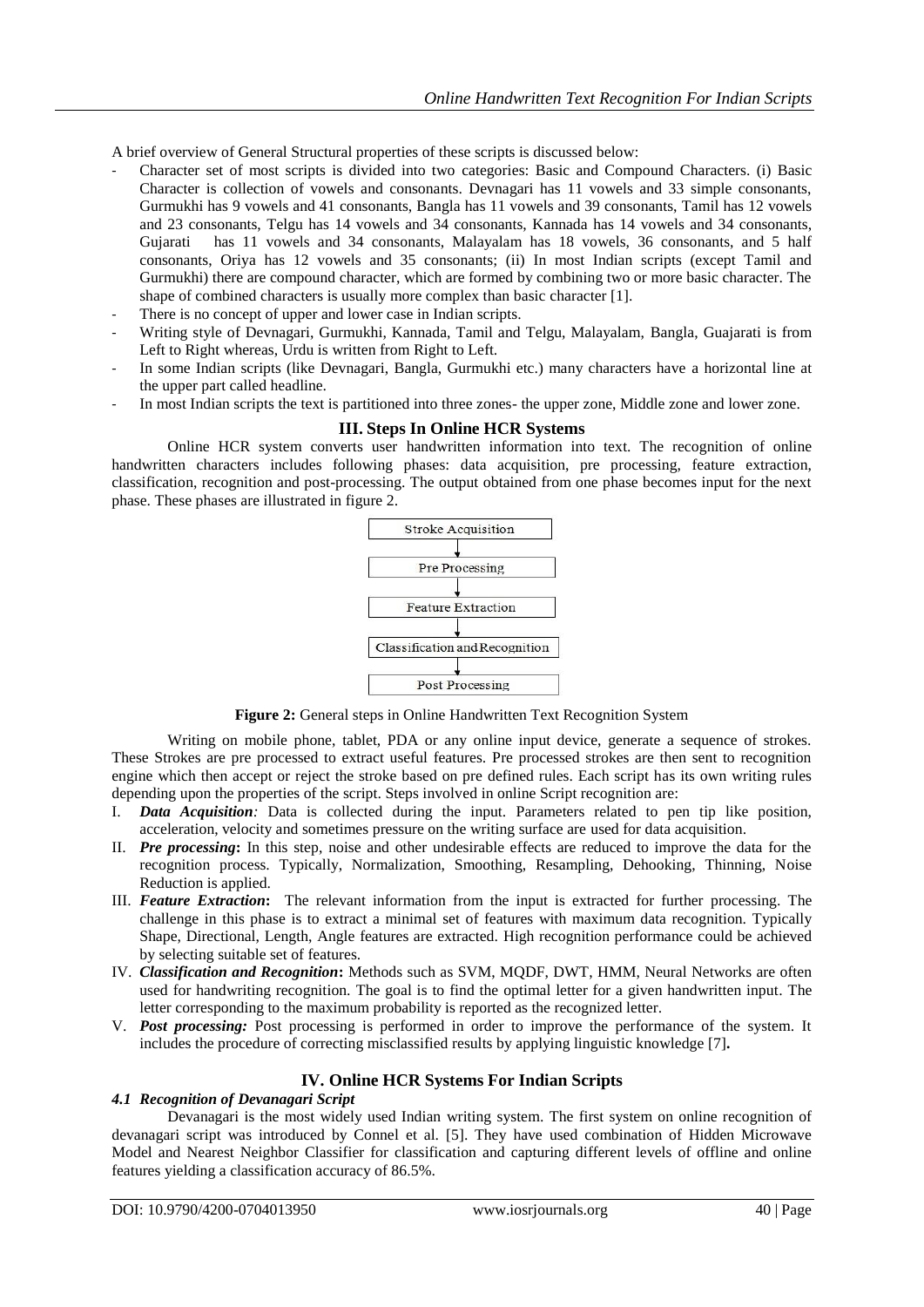| <b>Author</b>                                                       | Input                                       | Pre-processing                                                                                      | <b>Features</b>                                                                                                                            | <b>Method</b>                                                                                  | Post                                  | <b>Training</b>    | <b>Test Set</b>    | Recognition                                                             |
|---------------------------------------------------------------------|---------------------------------------------|-----------------------------------------------------------------------------------------------------|--------------------------------------------------------------------------------------------------------------------------------------------|------------------------------------------------------------------------------------------------|---------------------------------------|--------------------|--------------------|-------------------------------------------------------------------------|
|                                                                     |                                             |                                                                                                     |                                                                                                                                            |                                                                                                | <b>Processing</b>                     | <b>Set</b>         |                    | Rate                                                                    |
| <b>Scott D</b><br>Connell<br>et al.[5]<br>(2000)                    | Online<br>Handwritten<br>Character          | <b>Size</b><br>Normalization.<br>Ouantization                                                       | Local Online Features,<br>Global Offline Features                                                                                          | HMM and<br><b>Nearest</b><br>neighbour<br>Classifier                                           |                                       |                    | 1600<br>characters | 86.5%                                                                   |
| Niranjan<br>Joshi<br>et al. $[6]$<br>(2005)                         | Online<br>Handwritten<br>Character          | Resampling and<br>low pass<br>Filtering                                                             | Stroke level features such<br>as mean $(x, y)$ value.<br>Length, Offline features,<br>Positional cues and<br>Directional codes             | Structural<br>Recognition.<br><b>Feature</b> based<br>Recognition and<br><b>Output Mapping</b> |                                       | 1487<br>characters | 441<br>characters  | 94.49%                                                                  |
| Swehta<br>Lakshami<br>et al.[7]<br>(2008)                           | Online<br>Handwritten<br><b>Strokes</b>     | Normalization.<br>Smoothing.<br>Interpolation                                                       | Spatiotemporal features<br>Spectral Features,<br>Spatiostructural Features                                                                 | <b>Support Vector</b><br>machine                                                               | Disambiguati<br>on and<br>Regroupping | 16764<br>examples  | 8769<br>examples   | 90.86%<br>(Spatiostructural<br>0.95.14%<br>Spatiotemporal               |
| Bhushan C<br>Bhokse.<br>Bhushan S<br>Thakare<br>et al.[6]<br>(2012) | Online<br>Handwritten<br>Character          | Stroke Joining.<br>Scaling and<br>Shifting,<br>Down sampling<br>and<br>Ouantization                 | Character Pattern.<br>Length, Directional Code,<br>Vertical Line and Half<br>Vertical Line, Horizontal<br>Line and Half Horizontal<br>Line | <b>Dynamic Time</b><br>Wrapping<br>Algorithm                                                   |                                       |                    |                    | 64%                                                                     |
| Deepika<br>Wadavan<br>et al.[9]<br>(2012)                           | Handwritten<br>Devnagari<br><b>Numerals</b> | <b>Size</b><br>normalization.<br>Interpolation,<br>Resampling.<br>Smoothing.<br>Slant<br>Correction | Direction Angles,<br>Curvature                                                                                                             | <b>Support Vector</b><br>Machine                                                               | ÷.                                    | ٠                  | ä,                 | 98.90%                                                                  |
| Sharuti<br>Kabatur<br>et al.[10]<br>(2012)                          | Online<br>Handwritten<br>Character          | Smoothing and<br>De-noising.<br>Normalization                                                       | Speed of Writing, angular<br>Velocity and order of<br>Strokes.                                                                             | <b>Neural Network</b>                                                                          | $\sim$                                | 2760<br>Samples    | 2760<br>samples    | 96.268%(with 2<br>neural Network)<br>97.283% (with 2<br>neural network) |

**Table 1.** Existing Devnagari Online Handwritten Character Recognition System

Joshi et al. [6] have developed a system for automatic recognition of isolated handwritten devanagari character obtained by linearizing consonant conjuncts. Resampling and low pass filtering are used as preprocessing techniques. The recognition methodology used is broadly divided into three modules: Structural Recognition, Feature Based Recognition, and Output Mapping. In sequential data testing, the system recognition accuracy of 94.49% is reported.

System for Online Handwritten Character Recognition of Devanagari and Telugu Characters has been proposed by Swethalakshmi et al. [35] where, Support vector machines are used for constructing the stroke recognition engine. Also a study has been done by Swethalakshmi et al. [7], stroke based HCR systems, which use SVMs for stroke classification and a rule based approach for character identification, are proposed for two major Indian writing systems, Devanagari and Tamil. Pre processing steps: Normalization, Smoothing, and Interpolation are performed to remove variations and noise and a uniform representation of input strokes is obtained. Spatiotemporal, Spectral, and Spatiostructural features are used for obtaining three different representations of stroke, and classification accuracy of 95.13% for spatiotemporal, 95.29% for spectral, and 90.86% for spatiostructural features is reported for devnagari script. Post processing steps: Disambiguation and Regrouping are performed to resolve the ambiguities among confusable strokes and to identify non-proximal units. Bhokse et al. [8] have presented a recognition system using DTW technique. The down sampled and quantized input character pattern are preprocessed to extract structural features. An adequate accuracy of 64% is reported. Deepika et al. [9] have developed an online handwritten Devanagari Numeral recognition system using SVM. The recognition task is divided into 4 phases namely: Data collection, Pre processing, Feature Extraction, and Recognition. Recognition is done using four kernel functions (linear, polynomial, RBF, sigmoid) of SVM by dividing the data into six schemes depending on the features extracted. Results obtained are reasonably good when the linear kernel is used as compared to the other kernels. The highest accuracy reported by the linear kernel is 98.90%. Sharuti et al. [10] have proposed a Neural Network based system for recognition of online handwritten devanagari characters, where the mode of character input is through computer mouse. The recognition rate of 97.2% is achieved after testing of algorithm on 2760 characters. Table 1gives an overview of the online handwritten recognition systems for devanagari characters and numerals.

#### *4.2 Recognition of Gurumukhi Script*

Gurumukhi script is  $14<sup>th</sup>$  most widely used script in the world. Sharma et al. [11] introduced a writer independent system for online Gurumukhi script recognition. New recognition method, Small Line Segment was introduced based on chain code rule and elastic matching technique. Recognition rate of 94.59% is reported using small line segments method. Post processing phase is also discussed which includes verification of recognized strokes through features of character in the script.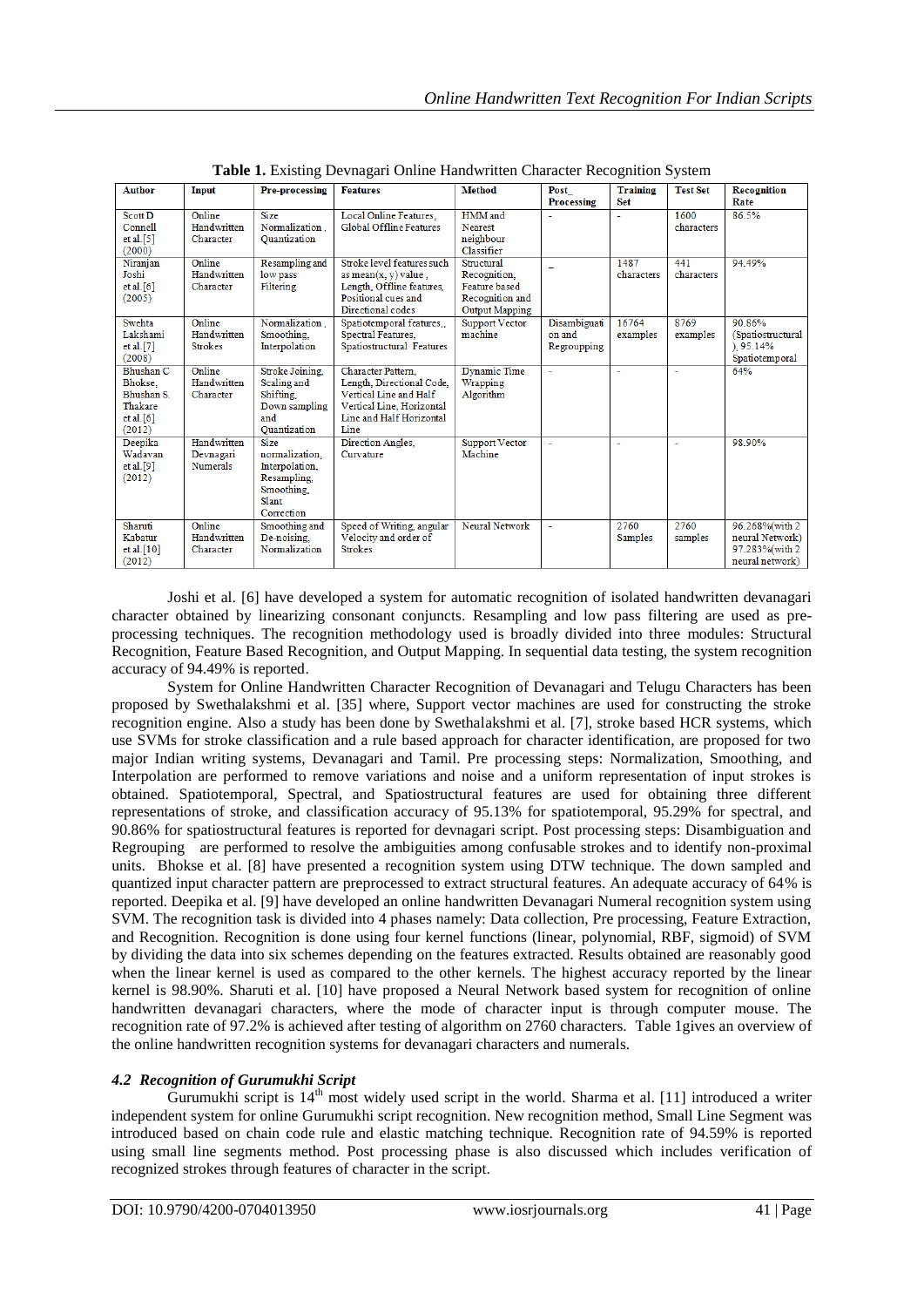| <b>Author</b>                                     | Input                                    | <b>Pre-processing</b>                                                                                                                                                                   | <b>Features</b>                                                                                                                                                    | <b>Method</b>                                                                                                      | Post<br>Processing                                                                                     | <b>Training</b><br>Set | <b>Test Set</b>                        | Recognition<br>Rate                                                              |
|---------------------------------------------------|------------------------------------------|-----------------------------------------------------------------------------------------------------------------------------------------------------------------------------------------|--------------------------------------------------------------------------------------------------------------------------------------------------------------------|--------------------------------------------------------------------------------------------------------------------|--------------------------------------------------------------------------------------------------------|------------------------|----------------------------------------|----------------------------------------------------------------------------------|
| Anuj<br>Sharma<br>et al.[11]<br>(2009)            | Online<br>Handwritten<br>Characters      | Size normalization and<br>centring of strokes,<br>Smoothing of stroke,<br>Slant correction of stroke<br>& resampling of points in<br>stroke, Interpolating<br>missing points in stroke. | High Level Features-<br>Loop, crossing, dots,<br>straight line and<br>headline.<br>Low Level Features-<br>Position of stroke<br>.area. length.<br>curliness, slope | Small<br>Line Segment<br>Method<br>Based on Elastic<br>Matching and<br>chain code<br>Technique                     | Verification<br>$\delta$<br>recognized<br>strokes<br>through<br>features of<br>characters in<br>script |                        | 2460<br>characters<br>from 60<br>users | 94.59%<br><b>Using Small</b><br>Line<br>Segmentatio<br>n                         |
| Manoj K<br>Sachan<br>et al.<br>[12, 13]<br>(2011) | Online<br>Handwritten<br>Words           | Rescaling.<br>Duplicate Point Removal                                                                                                                                                   | <b>Distributed</b><br>Directional Features                                                                                                                         | (a)Extraction of<br>strokes based on<br>position.<br>pressure, button<br>$&$ time<br>(b) Merging of<br>Sub strokes |                                                                                                        |                        | 2150<br>words<br>from 50<br>users      | 76%                                                                              |
| Shivali et<br>al.[14]<br>(2011)                   | Online<br>Handwritten<br><b>Numerals</b> | Size normalization and<br>centring, interpolating<br>missing points,<br>resampling, smoothing                                                                                           | Points Generated<br>after pre-processing<br>phase is used as<br>feature for<br>recognition                                                                         | <b>Support Vector</b><br>Machine                                                                                   | ä,                                                                                                     | $80%$ of<br>Data       | $20%$ of<br>Data                       | 97.5% (with<br>40 resampled<br>points Using<br>linear kernel)                    |
| R.<br>Aggarwal<br>et al.[15]<br>(2012)            | Online<br>Handwritten<br><b>Strokes</b>  | Size Normalization and<br>Centring, Interpolating<br>Missing Points,<br>Smoothing, Resampling                                                                                           | Points Generated<br>after pre processing<br>phase is used as<br>feature for<br>recognition                                                                         | <b>Support Vector</b><br>Machine                                                                                   |                                                                                                        |                        | 300 words<br>from 3<br>users           | 98.45%<br>(without pre<br>processing)<br>98.92%(with<br>preprocessed<br>strokes) |
| Dushyant<br>Khurana<br>et al.[16]<br>(2013)       | Online<br>Handwritten<br>Characters      | Removal of duplicate<br>points, Size<br>Normalization &<br>Centring, Missing point<br>Interpolation, Resampling                                                                         | Points Generated<br>after pre processing<br>phase is used as<br>feature for<br>recognition                                                                         | <b>Support Vector</b><br>Machine                                                                                   | Database of<br>Rules for<br>Creating a<br>Character is<br>used.                                        | 75% of<br>Data         | $25%$ of<br>Data                       | 94.4%                                                                            |

**Table 2.** Existing Gurmukhi Online Handwritten Character Recognition System

Sachan et al. [12, 13] proposed a system for online Gurumukhi script recognition. Pre-processing steps rescaling and duplicate point removal are performed on input data. The segmentation algorithm consist of two phases namely extraction of strokes and merging of strokes. Segmented shapes are processed to extract Distributed directional features. Feature data is fed to the recognition engine which is nearest neighbour classifier. Average accuracy of 76% is achieved by the system.

Shivali et al. [14] has reported work for recognition of Online Handwritten Punjabi Numerals using Support Vector Machine. Recognition accuracy of 97.5% is achieved with 40 resampled points using linear kernel. Work for recognition of Online Handwritten Gurmukhi Strokes using SVM has been done by Aggarwal et al. [15]. An overall accuracy of 98.45% without applying pre-processing and 98.92% with pre-processing phase has been reported. Khurana et al. [16] has also reported work for online Gurumukhi text recognition by using SVM with accuracy rate of 94.4%. Table2 gives an overview of the online handwritten recognition systems for Gurumukhi characters and numerals.

## *4.3 Recognition of Bangla Script*

Bangla script is used by more than 200 million people of India and Bangladesh. Online Bangla cursive words recognition system was proposed by Bhattacharia et al. [17]. An analytic recognition approach is proposed. 8-directional feature vector along with the Modified Quadratic Discriminant Function is used for recognition of segmented strokes. Overall word level recognition accuracy 82.34% is reported. System for online recognition of handwritten Bangla character is presented by Bandopadhyay et al. [18]. A DTW based classifier is used to identify strokes. Overall recognition accuracy of 97.33% is reported for writer dependent system. Parui et al. [19] presented a system where, Recognition of the strokes forming the shape of an unknown character sample is done by the HMM classifier. The classification rate reported by the proposed scheme is 87.7% whereas classification accuracy at the stroke level is 84.6%.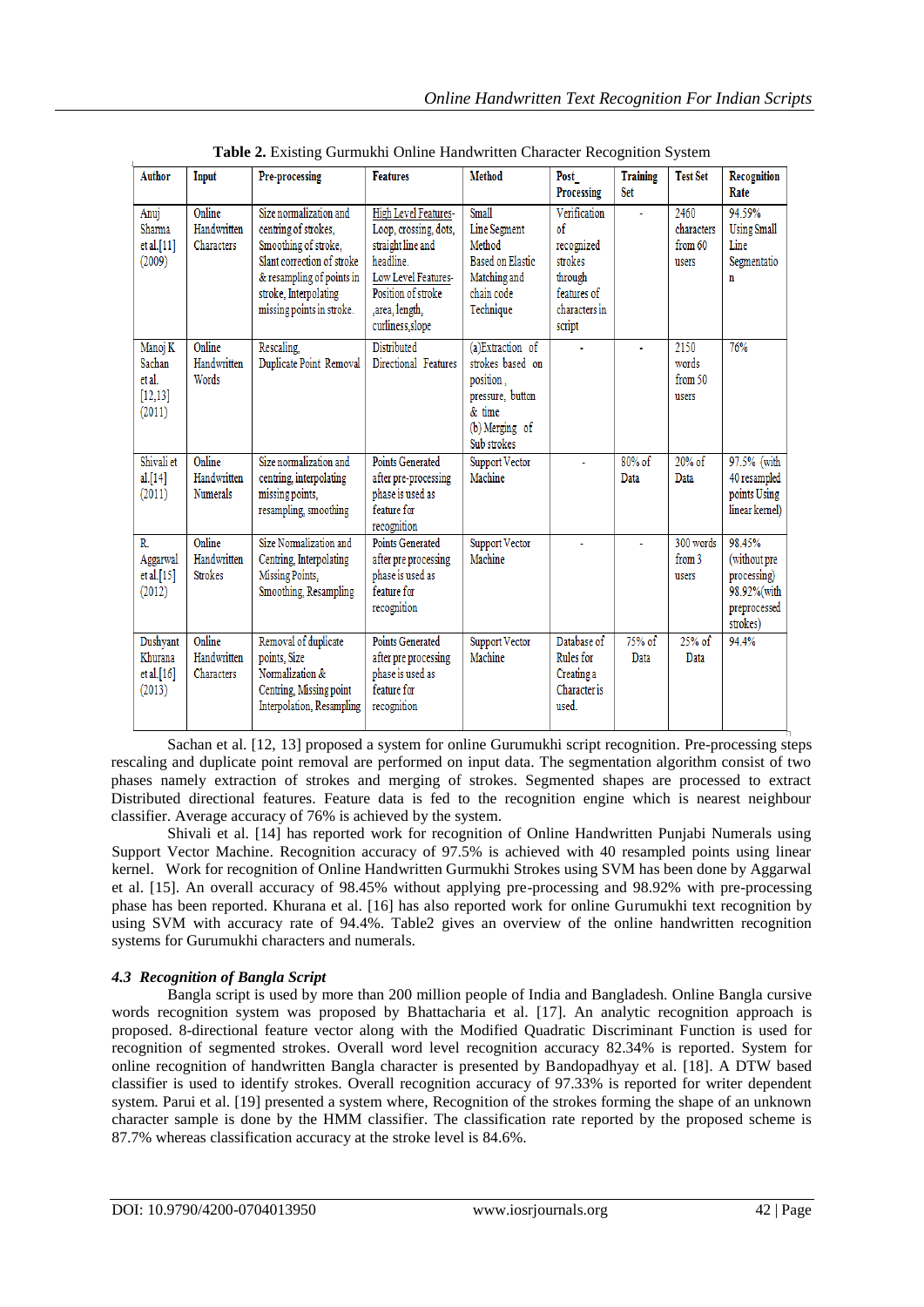| <b>Author</b>                                                       | Input                                      | Pre-processing                                                                 | <b>Features</b>                                                                                                                            | <b>Method</b>                                                                                                      | Post           | Training                      | <b>Test Set</b>               | Recognition                                                            |
|---------------------------------------------------------------------|--------------------------------------------|--------------------------------------------------------------------------------|--------------------------------------------------------------------------------------------------------------------------------------------|--------------------------------------------------------------------------------------------------------------------|----------------|-------------------------------|-------------------------------|------------------------------------------------------------------------|
|                                                                     |                                            |                                                                                |                                                                                                                                            |                                                                                                                    | Processing     | Set                           |                               | Rate                                                                   |
| $\overline{\mathtt{U}}$<br>Bhattach<br>arya<br>et al.[17]<br>(2008) | Online<br>Handwritten<br>Words             | Noise Removal<br>. Shift of Origin<br>Smoothing<br>and Resampling<br>of points | Width and height of stroke,<br>angle, directional features,<br>coordinates of the center of<br>gravity                                     | 8 directional feature<br>vector along with the<br>Modified quadratic<br>discriminant function<br>MQDF) classifier. |                |                               |                               | 82.34%                                                                 |
| Asok<br>Bandopa<br>dhyay<br>et al.[18]<br>(2008)                    | Online<br>Handwritten<br>Characters        | Resampling.<br>Smoothing and<br>Normalization<br>of Strokes                    | Directional Features.<br><b>Shape Based Features</b>                                                                                       | <b>DWT</b> Classifier                                                                                              | $\blacksquare$ |                               | ä,                            | 97.33%                                                                 |
| $S_{\rm K}$<br>Pauri<br>et al.[19]<br>(2008)                        | Online<br>Handwritten<br>Characters        | Snoothing.<br>Normalization                                                    | Shape and size of sub<br>stroke, Points forming the<br>strokes, distance between<br>points, angle, Direction,<br>Length, Height of Stroke. | <b>HMM</b>                                                                                                         | ä,             |                               | ä,                            | 87.7%(Classi<br>fication rate)                                         |
| Gernot<br>A.F<br>et al.[20]<br>(2010)                               | Online<br>Handwritten<br>Words             | Size<br>Normalization.<br>Smoothing and<br>Resampling                          | For each sub-stroke 8<br>scalar feature value<br>representing its shape, size<br>and relative position are<br>computed                     | -System was<br>developed using open<br>source environment<br><b>ESMERALDA</b><br>- Semi-continuous<br><b>HMMs</b>  |                |                               | ä,                            | 93.1%(Conte<br>xt<br>Dependent)                                        |
| Chandan<br>Biwas<br>et al.[21]<br>(2012)                            | Online<br>Handwritten<br>Characters        | Normalization.<br>Remove Local<br>Noise.<br>Resampling.<br>Smoothing           | 8 stroke features<br>(Computed on the basis of<br>angle, centre of gravity<br>and length of stroke)                                        | -HMM Classifier<br>- Dirichlet Distributer<br>for stroke classes                                                   |                | 29951<br>character<br>samples | 8616<br><b>Samples</b>        | 91.85%                                                                 |
| <b>KRoy</b> et<br>al.[22]<br>(2012)                                 | Online<br>Handwritten<br>Characters        | Smoothing                                                                      | Structural Features.<br>Point based futures                                                                                                | Multi Layer<br>Perceptron Neural<br>Network based scheme                                                           | ٠              | 1/4 of data                   | $\frac{3}{4}$ of<br>data      | 96.85%<br><i><b>fisolated</b></i><br>strokes)<br>88.23%<br>(character) |
| Sumanta<br>Daw<br>et al.[24]<br>(2013)                              | Online<br>Handwritten<br>Compound<br>Words | Segmentation                                                                   | Point Based Features(90),<br>Structural features (15).<br>Directional Features(128)                                                        | Multilayer perception<br>Neural Network Based<br>Scheme                                                            |                |                               | 4200<br>Compou<br>nd<br>Words | 73%<br>Acti                                                            |

**Table 3.** Existing Bangla Online Handwritten Character Recognition System

Online Bangla word recognition system was built using Open-Source development environment ESMERALDA by Fink et al. [20]. Sub-Stroke Level Features and Hidden Markov Models are used for recognition. A quite satisfactory recognition rate of more than 93% is achieved. HMM Based Online Handwritten Bangla Character Recognition using Dirichlet Distributions was developed by Biswaset al. [21]. The character level recognition accuracy of 91.85 % is reported.

Roy et al. [22] has proposed a Multi Layer Perception Neural Network based system for recognition of online handwritten Bangla characters. The sequential and dynamical information obtained from the pen movements on the writing pads is used as features in system. Features computed from the strokes are fed to the MLP classifier for recognition. The recognition rate of 96.85% for isolated strokes and 88.23% for overall system is reported.

A system for Stroke Segmentation and Recognition for Bangla Online Handwritten Text is given by Bhattacharya et al. [23]. Directional features were used in SVM for recognition and correct stroke recognition rate of 97.68% is reported. Sumanta et al. [24] has presented a system for online Bangla handwritten compound word recognition based on segmentation of word into its constituent characters. Segmentation rate of 87% and the overall recognition rate of 73% is reported.

Rajib et al. [25] has proposed a technique for segmentation of Online Bangla handwritten word by extracting basic features of different strokes as well as basic features of writing style of handwriting. Also another approach of Segmentation of Online Bangla Handwritten Word using busy zone concept has been proposed to segment Online Bangla handwritten word into its constituent basic strokes.

Table 3 gives an overview of the online handwritten recognition systems for Bangla characters.

# *4.4 Recognition of Tamil Script*

Tamil is a popular classical language used by a significant population in South East Asian Countries. Joshi et al. [27] introduced a Tamil Handwriting Recognition system using Subspace and DTW based Classifiers. They compared both methods in writer dependent, independent and adaptive scenarios. Error rate of 11.15%(PCA) and 8.52%(DTW) in writer independent, 5.23%(PCA) and 3.30%(DTW) in writer dependent, and 5.41%(PCA) and 3.60%(DTW)is reported in writer adaptive testing.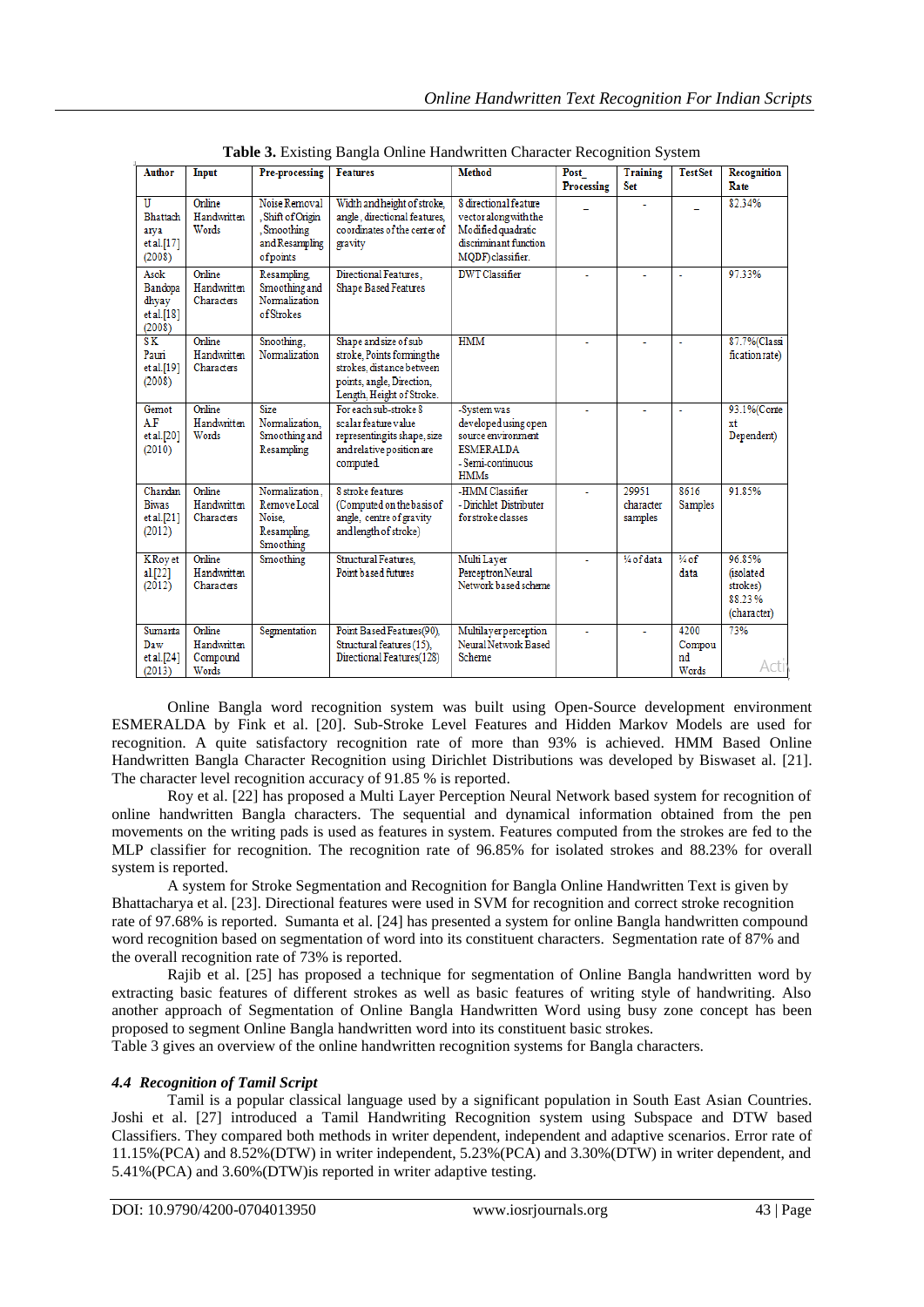| <b>Author</b>                                     | Input                                   | Pre-processing                                                                                | <b>Features</b>                                                                                                                                                     | <b>Method</b>                                                              | <b>Post Processing</b>                                                                                                                                | Training<br>Set                                     | <b>Test Set</b>                   | Recognition<br>Rate                                         |
|---------------------------------------------------|-----------------------------------------|-----------------------------------------------------------------------------------------------|---------------------------------------------------------------------------------------------------------------------------------------------------------------------|----------------------------------------------------------------------------|-------------------------------------------------------------------------------------------------------------------------------------------------------|-----------------------------------------------------|-----------------------------------|-------------------------------------------------------------|
| N. Joshi.<br>G. Sita<br>et al.[27]<br>(2004)      | Online<br>Handwritten<br>Character      | Smoothing.<br>Normalization                                                                   | Pre processed x,y<br>coordinates are used as<br>feature for recognition                                                                                             | Subspacebase<br>classification<br>DTW Based<br>Classification              |                                                                                                                                                       | 19440<br>samples                                    | 4860<br>samples                   | <b>Error Rate</b><br>11.15%(PCA<br>), 8.52%<br>(DTW)        |
| Apama<br>et al.[28]<br>(2004)                     | Online<br>Character<br>Data             | Interpolation<br>Smoothing and<br>Normalization                                               | Set of 18 Shape<br>Features                                                                                                                                         | <b>Shape Feature</b><br>database, Rule<br>List, Finite State<br>Automation |                                                                                                                                                       |                                                     |                                   | $NA*$                                                       |
| Toselli<br>et al.[29]<br>(2007)                   | Online<br>Handwritten<br>Character      | <b>Repeated Point</b><br>Elimination.<br>Noise Reduction<br>, Speed and Size<br>Normalization | - Set of 7 Time Domain<br>Features.<br>-Set of 8 Frequency<br><b>Domain Features</b>                                                                                | HMM's                                                                      |                                                                                                                                                       | 39618<br>Samples                                    | 26926<br><b>Samples</b>           | <b>Error Rate</b><br>9.3%                                   |
| Swehta<br>Lakshami<br>et al.[7]<br>(2008)         | Online<br>Handwritten<br><b>Strokes</b> | Normalization<br>Smoothing.<br>Interpolation                                                  | Spatiotemporal<br>features<br>Spectral Features,<br>Spatiostructural<br>Features                                                                                    | <b>Support Vector</b><br>machine                                           | Disambiguation and<br>Regroupping                                                                                                                     | 19398<br><b>Examples</b>                            | 9048<br>example<br>Ś              | 90.77%(Spat<br>iostructural).<br>91.92%(Spat<br>iotemporal) |
| Rituraj<br>Kunwar<br>et al.[30]<br>(2009)         | Online<br>Handwritten<br>Words          | Smoothing.<br>Normalization.<br>Resmapling                                                    | Normalized x, y 1st<br>Derivatives.<br>Normalized x,y 2nd<br>derivatives. Curvature                                                                                 | <b>HMM</b>                                                                 |                                                                                                                                                       |                                                     | ä,                                | 84% (at<br>symbol<br>level)                                 |
| <b>Suresh</b><br>Sundaram<br>et al.[32]<br>(2009) | Online<br>Handwritten<br>Character      | Smoothing.<br>Dehooking.<br>Resampling,<br>Normalization                                      | Normalized x.v<br>coordinates of points.<br>Distance, Angle,<br>Length, Position of<br>sample point with<br>respect to its<br>neighbours.                           | $NN + 2DPAC$<br>Classifier                                                 | Disambiguation                                                                                                                                        | 270<br>training<br>samples<br>for each<br>character | 26926<br>random<br><b>Samples</b> | 86.5%<br>87.5%(with<br>post-<br>processing)                 |
| Bhargava<br>Urala et<br>al.[34]<br>(2013)         | Online<br>Handwritten<br>Words          | Smoothing.<br>Normalization.<br>Resampling                                                    | X <sub>v</sub> coordinates of<br>Normalised Symbols<br>and their first<br>derivatives as Local<br>Features, Truncated<br>Fourier Coefficients as<br>global features | <b>SVM</b> with Radial<br><b>Basic</b><br>Function(RBF)                    | Nhest choices of<br>symbol for a given<br>word are generated<br>using Viterbi Lattice.<br>String is then<br>converted to Unicode<br>string using FST. | ٠                                                   |                                   | $NA*$<br><b>Activa</b><br>Go to S                           |

**Table 4.** Existing Tamil Online Handwritten Character Recognition System

\*NA: Not Available – Recognition result is not given in the terms of numeric value

A system for Online Recognition of Handwritten Tamil characters is presented by Aparna et al. [28]. Shape feature database, Rule list and Finite State Automata are used for character recognition. Work on On-Line Handwriting Recognition System for Tamil Handwritten Characters is reported by Toselli et al. [29]. The system is based on continuous density Hidden Markov Models and characterized time and frequency domain feature extraction. 10.0% classification error rate for 16 Gaussian densities is the best result reported. As discussed earlier, Swethalakshmi et al. [7], proposed a stroke based HCR systems, which use SVMs for stroke classification and a rule based approach for character identification, for two major Indian writing systems, Devanagari and Tamil. Classification accuracy of 91.92% for spatiotemporal, 92.13% for spectral, and 90.77% for spatiostructural features is obtained for Tamil script. Also post processing steps: Disambiguation and Regrouping are performed to resolve the ambiguities among confusable strokes and to identify non-proximal units. Kunwar at al. [30] developed HMM Based Online Tamil Word Recognizer where, Each Tamil symbol is modeled using a separate HMM. Training of the models is performed using the Baum Welch Estimation. The Bayesian approach is adopted for recognizing the label for the test symbol. An accuracy of 84% at the symbol level is reported. Kunwar et al. [31] have also present a fractal coding method to recognize online handwritten Tamil characters and proposed a novel technique to increase the efficiency in terms of time. This technique exploits the redundancy in data, thereby achieving better compression and usage of lesser memory. A recognition accuracy of 90% has been reported by using DTW as compared to 78% using nearest neighbour classifier. Sundaram et al. [32] have proposed a script-specific post processing schemes for improving the recognition rate of online Tamil characters. At the first level, features derived at each sample point of the preprocessed character are used to construct a subspace using the 2DPCA algorithm. Recognition of the test sample is performed using nearest neighbour classifier. Based on the analysis of the confusion matrix, multiple pairs of confused characters are identified. At the second level, script specific cues are used to sort out the ambiguities among the confused characters. Recognition accuracy of 86.5% is achieved using 2DPCA+NN classifier, however with the post-processing scheme the performance is improved by approximately 1%. Also, they have proposed a Bigram language model and re-evaluation strategy for improved recognition of online handwritten Tamil words with recognition accuracies of 93.0% at the symbol and 81.6% at word level [33]. A system for Identification of Tamil script on Tablet PC is proposed by Urala et al. [34]. They used support vector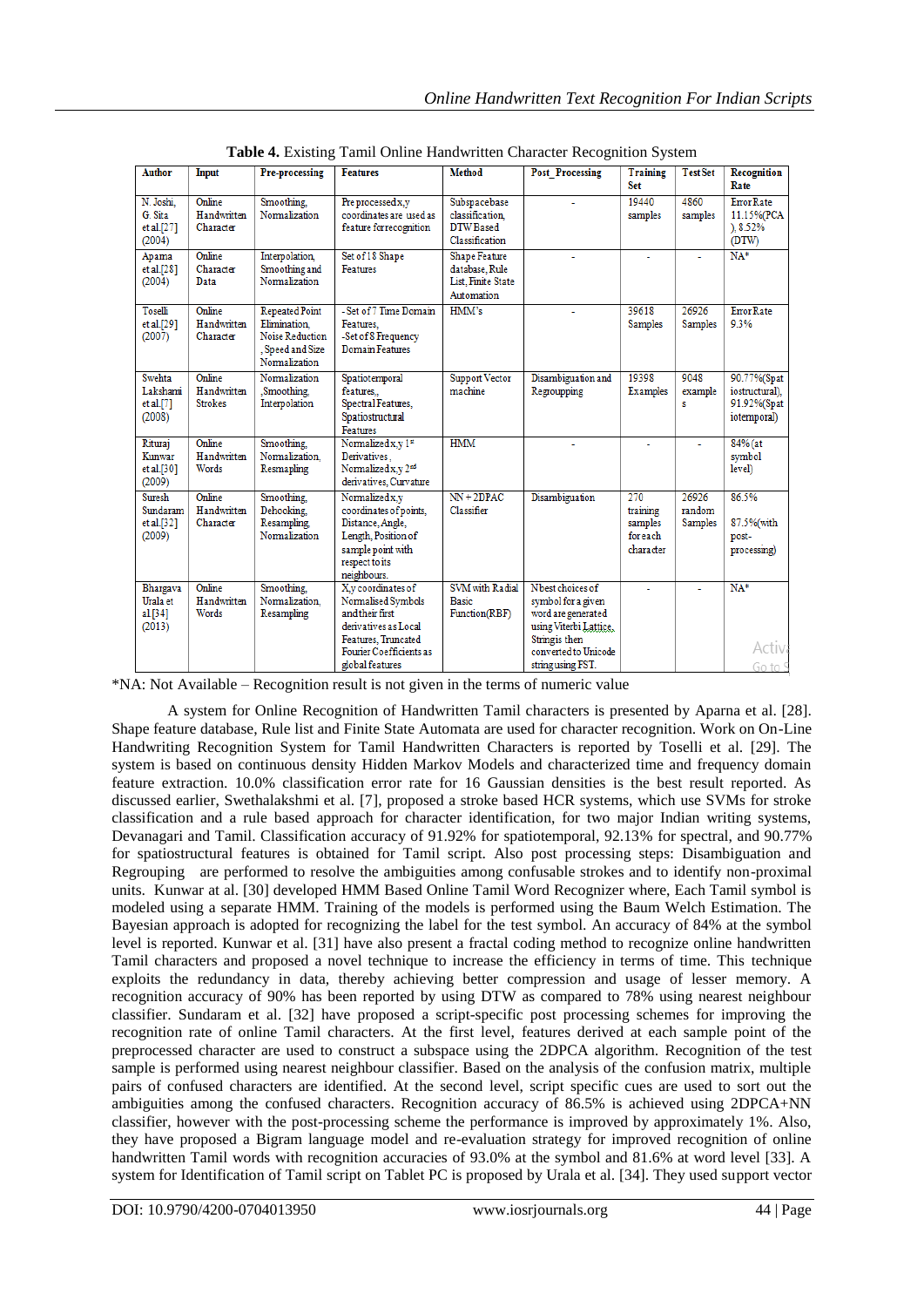machine with radial basis function (RBF) as kernel. In post processing, statistics of co-occurrence of Tamil symbols estimated from the Emille corpus of Tamil text along with SVM confidence levels are used to generate N-best choices of symbol strings for a given handwritten word, using a Viterbi lattice. The symbol string is then converted to a Unicode string using a finite state transducer. Table 4 gives an overview of the online handwritten recognition systems for Tamil characters.

#### *4.5 Recognition of Telugu Script*

Telugu script is used by 100 million population in southern part of India. Rao et al. [35] have presented a system for online recognition of Telugu characters. In this approach, Individual strokes are identified by comparing the unknown stroke with a database of strokes. Combinations of strokes are then mapped onto ISCII codes of Telugu Characters.

| <b>Author</b>                                       | Input                                   | Pre-processing                                                                                                                                           | <b>Features</b>                                                                                                                                                                                                                                                                                      | <b>Method</b>                                                                                                     | Post<br>Processing                                                                | <b>Trainin</b><br>g Set      | <b>Test Set</b>               | Recognition<br>Rate                                    |
|-----------------------------------------------------|-----------------------------------------|----------------------------------------------------------------------------------------------------------------------------------------------------------|------------------------------------------------------------------------------------------------------------------------------------------------------------------------------------------------------------------------------------------------------------------------------------------------------|-------------------------------------------------------------------------------------------------------------------|-----------------------------------------------------------------------------------|------------------------------|-------------------------------|--------------------------------------------------------|
| Lakshami<br>et al. $[36]$<br>(2006)                 | Online<br>Handwritten<br><b>Strokes</b> | Normalization.<br>Smoothing.<br>Interpolation                                                                                                            | Coordinates of Points, Curve Length                                                                                                                                                                                                                                                                  | <b>SVM</b>                                                                                                        |                                                                                   | 33726<br>samples             | 4091<br>samples               | $NA*$                                                  |
| Prasanth<br>et al.[37]<br>(2007)                    | Online<br>Handwritten<br>Symbols        | Resampling.<br>Normalization                                                                                                                             | Pre-Prosessed x.y Features, Shape<br>Context Features, Tangent Angle<br>Features, Generalised Shape Context<br>Features, Normalised Derivative<br>Features, Curvature Features,                                                                                                                      | Elastic<br>Matching with<br><b>Local Features</b>                                                                 |                                                                                   | 29174<br>samples             | 9215<br>samples               | 87.22(with<br>L7 features)                             |
| <b>Babu</b> and<br>Prasanth<br>et al.[38]<br>(2007) | Online<br>Handwritten<br>Symbols        | Duplicate Point<br>Elimination.<br>Smoothing.<br><b>Size</b><br>Normalization.<br>Resampling                                                             | Time Domain Features, Frequency<br>Domain Features                                                                                                                                                                                                                                                   | <b>HMM</b>                                                                                                        |                                                                                   | 29158<br>training<br>samples | 9235<br><b>Test</b><br>Sample | 91.6% (Top<br>1 accuracy)<br>98.7% (top 5<br>accuracy) |
| Amit<br>Arora<br>et al.[39]<br>(2010)               | Online<br>Handwritten<br><b>Strokes</b> | Normalization.<br>Resampling                                                                                                                             | Rawx.v Coordinates of resampled<br>points. Moments of strokes, Overall<br>direction and Curvature of Stroke<br>Length of the Stroke, Aspect Ratio,<br>Area of Stroke, Number and<br>Direction of points in different sub<br>windows, projection histograms,<br>Fourier coefficients of x,y sequences | SVM classifier<br>using a<br><b>DDAG(Decisio</b><br>n Directed<br>Acyclic Graph),<br>Discriminating<br>classifier | Akshara<br>recognizer<br>using<br><b>FSA(Finite</b><br><b>State</b><br>Automation | 57669<br>samples             | ÷                             | 75.70%<br>(telgu)                                      |
| KVijay<br>Kumar<br>et al.[40]<br>(2013)             | Online<br>Handwritten<br>Character      | <b>Binarization</b><br>Smoothing and<br>Noise Removal<br>Normalization.<br>Thinning.<br><b>Segmentation</b><br>Skew<br>Detection,<br>Slant<br>Correction | x, y coordinate points, Fourier<br>Transforms. Hilbert transform<br>logarithm of spectral density,<br><b>Wavelet Features</b>                                                                                                                                                                        | <b>SVM</b>                                                                                                        |                                                                                   |                              |                               | 96.69%                                                 |

**Table 5.** Existing Telgu Online Handwritten Character Recognition System

\*NA: Not Available – Recognition result is not given in the terms of numeric value

Swethalakshmi et al. [36] developed a system for Online Handwritten Character Recognition of Devanagari and Telugu Characters. Support vector machines have been used for constructing the stroke recognition engine. System for Online Handwritten Tamil and Telugu Scripts is presented by Prasanth et al. [37] using Elastic matching with local features. Nearest neighbour classifier with DTW distance was used as the classifier. For Telugu data an accuracy of 87.22% is reported using L7 features.

HMM-based Online Handwriting Recognition System for Telugu Symbols is developed by Babu et al. [38]. They introduced a cost-effective and natural data collection procedure based on ACECAD Digimemo. The combination of time-domain and frequency domain features is used in the system. Top-1 accuracy of 91.6% and top-5 accuracy of 98.7% on a dataset containing 29,158 train samples and 9,235 test samples is reported. A Hybrid Model for Recognition of Online Handwriting for two Indian Scripts, Telugu and Malayalam is presented by Arora et al. [39]. The recognition is based on a generative model of handwriting formation, coupled with a discriminative model for classification of strokes. In post processing akshara recognizer using FSA is used to estimate the most likely sequence of aksharas. For telugu data set word level accuracy of 75.70% is reported.

Kumar et al. [40] have presented a system for Online Handwritten Character Recognition for Telugu Language Using Support Vector Machines. Overall stroke recognition accuracy of 96.69% is reported. Table 5 gives an overview of the online handwritten recognition systems for Telugu characters.

*4.6 Recognition of Gujarati Script*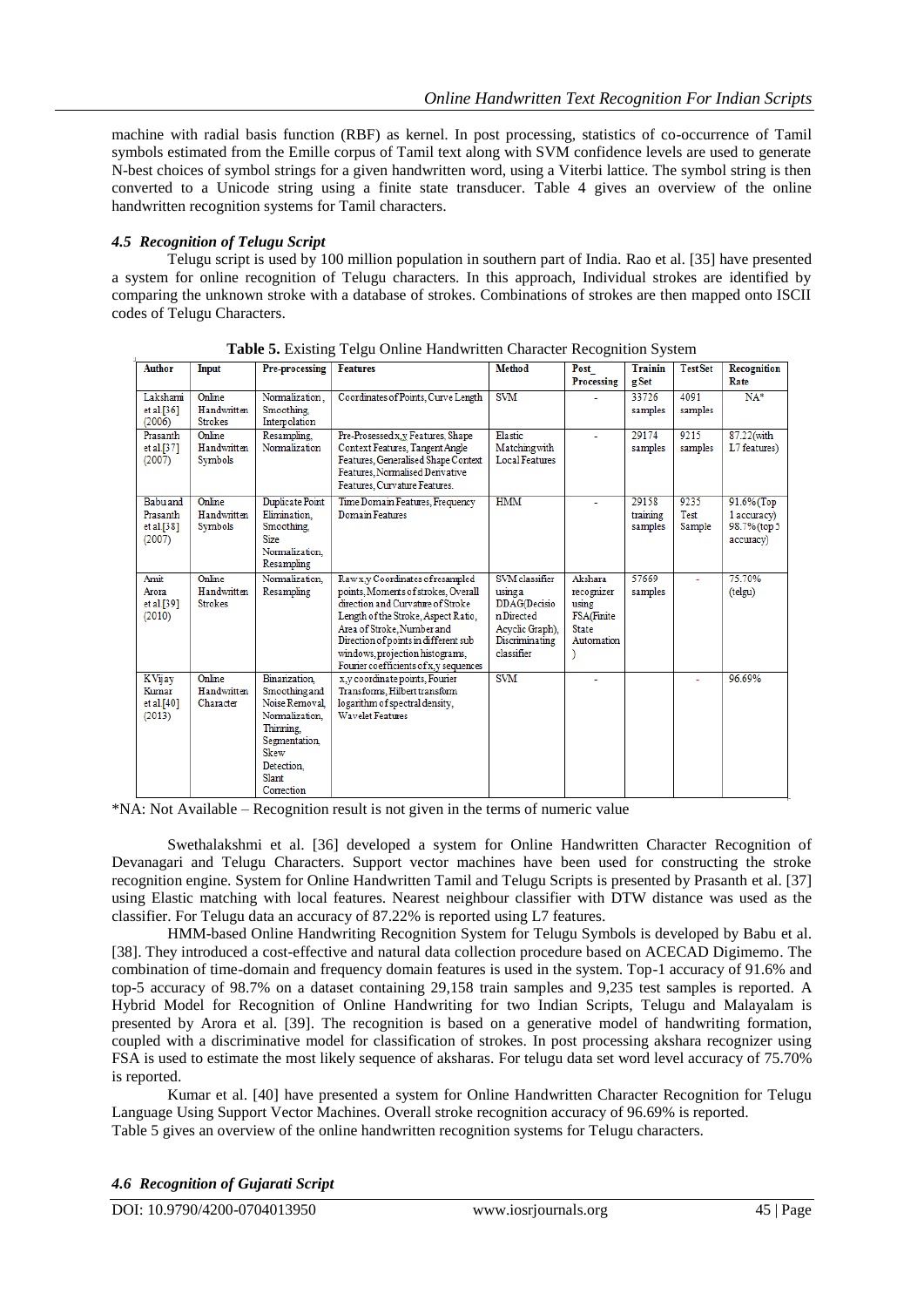Gujarati language is used in the western state of Gujarat. Because of script peculiarities, Character Recognition becomes difficult. Character Recognition of Gujarati script becomes difficult because of lack of use of ""Shirolekha"". Like many Indian languages, many modifiers are used in Gujarati, and sometimes these modifiers change even the shape of the basic alphabet. Very less work has been done in the area of Optical Character Recognition for Guajarati Language. However, online handwritten character recognition for Gujarati language remained untouched.

### *4.7 Recognition of Kannada Script*

Kannada is one of the scheduled languages of India and the official language of the South Indian state of Karnataka. The recognition of isolated Kannada characters was first introduced by Kunte et al. [41]. Wavelet feature extracted from the character contour and Multi-layer feedforward neural networks with a single hidden layer are used for recognizing the characters.

|                                                 | $\mathbf{r}$ and $\mathbf{v}$ , $\mathbf{r}$ and $\mathbf{r}$<br><b>Trainman Omnie Hand Written Omnaeter Recognition Dybiem</b> |                                                           |                                                                                                                                                                |                                                                |                     |                                                                 |                                    |                                                           |  |  |
|-------------------------------------------------|---------------------------------------------------------------------------------------------------------------------------------|-----------------------------------------------------------|----------------------------------------------------------------------------------------------------------------------------------------------------------------|----------------------------------------------------------------|---------------------|-----------------------------------------------------------------|------------------------------------|-----------------------------------------------------------|--|--|
| Author                                          | Input                                                                                                                           | Pre-<br>processing                                        | <b>Features</b>                                                                                                                                                | Method                                                         | Post-<br>Processing | <b>Training</b><br><b>Set</b>                                   | <b>Test Set</b>                    | <b>Recognition Rate</b>                                   |  |  |
| Parsad<br>et al.[42]<br>(2009)                  | Online<br>Handwritten<br>Data                                                                                                   | <b>Noise</b><br>removal.<br>Resampling,<br>Normalization  | Size Normalized<br>Horizontal and Vertical<br>Coordinates                                                                                                      | Divide and<br>Conquer for<br>segmentation, K-<br>NN Classifier |                     | 11952<br>samples                                                | 5229<br>samples                    | 81%                                                       |  |  |
| Rituraj<br>Kunwar<br>et<br>al.[43,44]<br>(2010) | Input<br>Handwritten<br>Character                                                                                               | Normalization<br>, Smoothing,<br>Arc Length<br>Resampling | Pre-Processed x,y<br>Coordinates.<br>1 <sup><i>z</i></sup> derivative of x, y<br>coordinates (estimate 1 &<br>estimate 2)                                      | Statistical<br>Dynamic Time<br>Wrapping(SDTW)                  |                     | Total 295<br>classes<br>and $40$<br>samples<br>foreach<br>class | 29<br>samples<br>for each<br>class | 85.2%(estimate 1)<br>87.9% (estimate 2)                   |  |  |
| AG<br>Ramkrish<br>nan<br>et al.[46]             | Online<br>Handwritten<br>Symbol                                                                                                 | Smoothing.<br>Normalization<br>Resampling,                | Number of dominant<br>points, Inter Stroke<br>Features, Symbol Size,<br>Arc-length of Each<br>Stroke                                                           | <b>SVM</b> Classifier                                          |                     |                                                                 | 44772<br>words                     | 62%(symbol<br>recognition)<br>18.2% (word<br>recognition) |  |  |
| MM<br>Parsad<br>et al. $[47]$<br>(2013)         | Online<br>Handwritten<br>Data                                                                                                   | <b>Noise</b><br>removal.<br>Resampling,<br>Normalization  | Normalized x,y<br>coordinates, Trajectory<br>features, first derivative<br>feature, second derivative<br>features, deviation<br>features, Estimate<br>features | $2D-LDA$                                                       |                     | 3750<br>samples                                                 | 1550<br>samples                    | 86% to 88.3%                                              |  |  |

**Table 6.** Existing Kannada Online Handwritten Character Recognition System

Prasad et al. [42] proposed Divide and Conquer Technique for Online Handwritten Kannada Character Recognition. The structural and the spatiotemporal information of handwritten Kannada characters are exploited to segment a compound character into three distinct stroke units. The subspace features of each class of stroke groups are fed to their respective nearest neighbour (NN) classifiers for classification. The results from these classifiers are then combined to generate the output character. Maximum recognition accuracy attainable from the proposed system is around 81%.

System for unrestricted Kannada online HCR is proposed by Kunwar et al. [43]. Statistical dynamic time warping (SDTW) has been employed to classify Kannada characters with x-y coordinates of the trace and their first order derivatives as features. 46 times faster classification rate is achieved Using SDTW over DTW with comparable accuracy of 88%. Kunwar et al. [44] also developed a system to perform recognition of entire word. Writer independent word level recognition of 80% is reported using SDTW as classifier with estimate 2 of first derivatives as features.

Online HCR system for Kannada using Principal Component Analysis Approach is proposed by Parsad et al. [45]. System is implemented on mobile device using two different approaches namely Principal Component Analysis (PCA) and Dynamic Time Wrapping (DTW), an average recognition accuracy of 88% for the PCA and up to 64% is achieved for DTW approach. Ramakrishnan et al. [46] developed an online handwritten system for kannada characters. In addition to basic characters, 9 Kannada numerals, 9 Hindu Arabic numerals and 22 special symbols used in poetry, shlokas and Kannada grammar are also considered for recognition. AFS method is used to segment the online Kannada word into its constituent symbols.

2D-LDA based system for Online Handwritten Kannada Character Recognition is developed by Prasad et al. [47]. Feature combinations extracted from the size normalized characters are fed to 2D-LDA for dimensionality reduction and nearest neighbor classifier is used for classification. Reported average recognition accuracy varies between 86% and 88.3%. Table 6 gives an overview of the online handwritten recognition systems for Kannada characters and numerals.

#### *4.8 Recognition of Malayalam Script*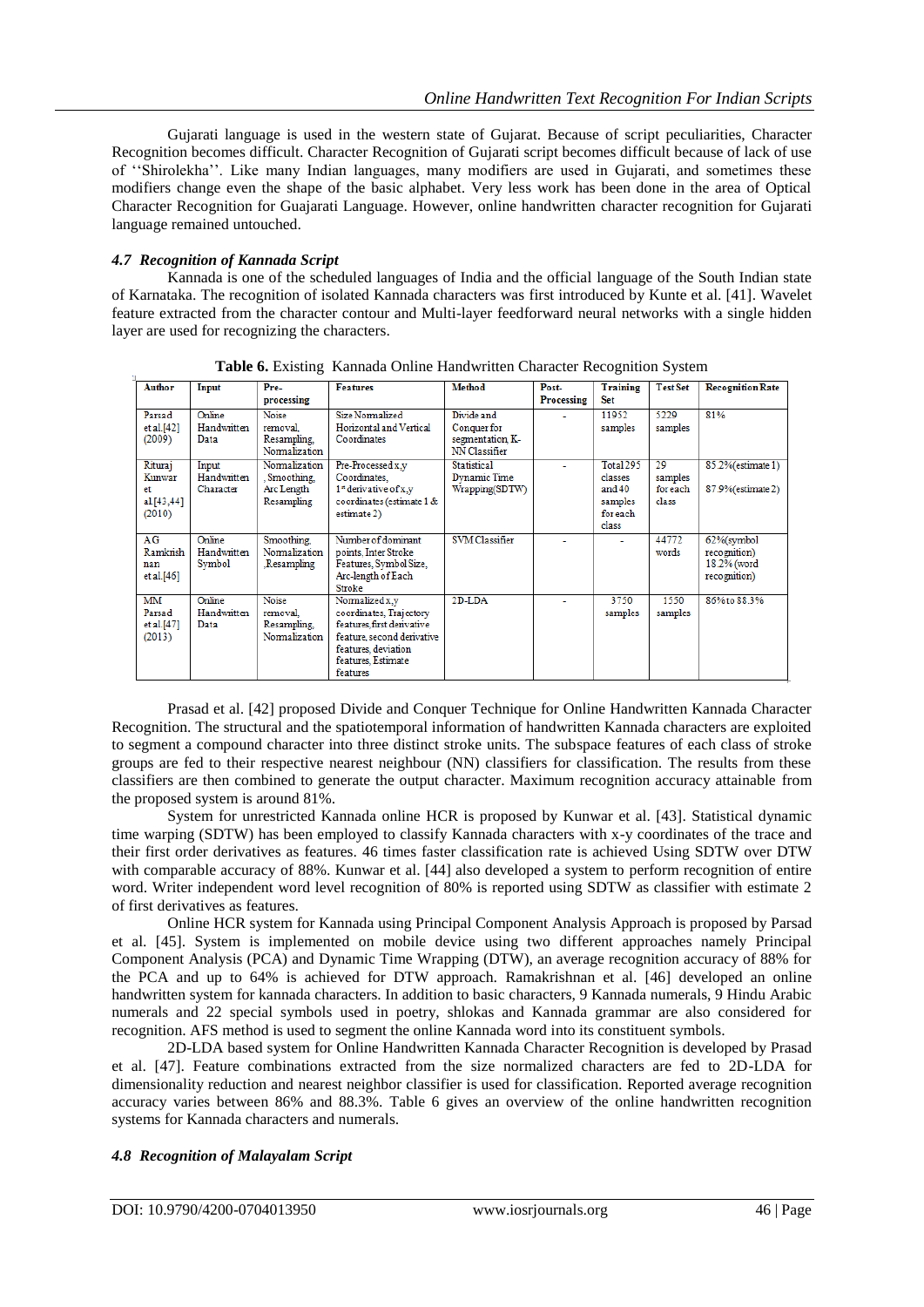Malayalam script is used by millions of people in the state of Kerala and in the Lakshadweep Islands. System for online recognition of handwritten Malayalam characters is presented by Shankar et al. [48]. Soft matching strings are used to recognize new characters.

| <b>Author</b>                                      | Input                                             | Pre-processing                                                                                                            | <b>Features</b>                                                                                                                                                                                                                                                                                             | <b>Method</b>                                                                                                     | Post<br><b>Processing</b>                                                                    | <b>Training</b><br><b>Set</b> | <b>Test</b><br><b>Set</b> | <b>Recognition</b><br>Rate                                 |
|----------------------------------------------------|---------------------------------------------------|---------------------------------------------------------------------------------------------------------------------------|-------------------------------------------------------------------------------------------------------------------------------------------------------------------------------------------------------------------------------------------------------------------------------------------------------------|-------------------------------------------------------------------------------------------------------------------|----------------------------------------------------------------------------------------------|-------------------------------|---------------------------|------------------------------------------------------------|
| Gowari<br>Shankar<br>et al. [48]<br>(2003)         | Online<br>Character<br>Data                       | Normalization and<br>Smoothing of<br>strokes                                                                              | A set of 8 Shape Based Features<br>is Used                                                                                                                                                                                                                                                                  | <b>String Matching</b><br>Algorithm                                                                               |                                                                                              |                               | ٠                         | 90.75%<br>approx.<br>(for 4 data<br>sets)                  |
| Amit<br>Arora et<br>al.[39]<br>(2010)              | Online<br>Handwritten<br><b>Strokes</b>           | Normalization.<br>Resampling                                                                                              | Raw x, y Coordinates of<br>resampled points, Moments of<br>strokes. Overall direction and<br>Curvature of Stroke Length of the<br>Stroke, Aspect Ratio, Area of<br>Stroke, Number and Direction of<br>points in different sub windows,<br>projection histograms, Fourier<br>coefficients of x, y sequences. | SVM classifier<br>using a<br><b>DDAG</b> (Decision<br>Directed Acyclic<br>Graph).<br>Discriminating<br>classifier | Akshara<br>recognizer<br>using<br><b>FSA(Finite</b><br><b>State</b><br>Automation)           | 7348<br>samples               |                           | 78.07%<br>(malayalam)                                      |
| Seeraj M<br>et al. $[49]$<br>(2010)                | Writer<br>Independent<br>Handwritten<br>Character | Dot detection.<br>Dehooking.<br>Smoothing.<br>Thinning, Loop<br>Detection.<br>Normalization.<br>Equidistant<br>Resampling | Time Domain Features,<br>Directional Features.<br>Curvature                                                                                                                                                                                                                                                 | Nearest Neighbour<br>$Classifier(K-NN)$                                                                           |                                                                                              | 2591<br>samples               |                           | 98.125%                                                    |
| R.<br>Ravinder<br>Kumar<br>et al. $[50]$<br>(2011) | Online<br>Handwritten<br>Character                | Dehooking, size<br>Normalization.<br>Resampling,<br>Smoothing and<br>Removal of<br>Duplicate points                       | Geometric Features, Ink related<br>Features . Directional Features.<br>Global Features, Local Features                                                                                                                                                                                                      | <b>Elastic Matching</b>                                                                                           | Stroke<br>correction.<br><b>Stroke</b><br>Concatinatio<br>n, Linguistic<br>Rules             |                               |                           | $82%$ (at<br>word level)<br>94% (at<br>character<br>level) |
| Amritha<br>Sampath<br>et al.[51]<br>(2012)         | Online<br>Handwritten<br>Character                | Noise Removal                                                                                                             | Low level Features(width, height,<br>curliness, aspect ratio), High<br>Level Features (number and<br>position of loops, straight lines,<br>headlines, curves), Directional<br>Features                                                                                                                      | <b>Back Propagation</b><br>Neural Network                                                                         | Representati<br>on of output<br>in Unicode<br>formate.<br>Disambiguati<br>on of<br>confusing |                               |                           | $NA*$<br>Activate Wi<br>Cota Settings                      |
|                                                    |                                                   |                                                                                                                           |                                                                                                                                                                                                                                                                                                             |                                                                                                                   |                                                                                              |                               |                           |                                                            |

**Table 7.** Existing Malayalam Online Hand written Character Recognition System

**\*NA**: Not Available – Recognition result is not given in the terms of numeric value

As discussed earlier, Online HCR system for two Indian Scripts, Telugu and Malayalam is presented by Arora et al. [38]. The recognition is based on a generative model of handwriting formation, coupled with a discriminative model for classification of strokes. In post processing akshara recognizer using FSA is used to estimate the most likely sequence of aksharas. For Malayalam data set word level accuracy of 78.07% is reported.

Sreeraj et al. [49] presented k-NN based On-Line Handwritten Character recognition system. A novel feature extraction method, a combination of time domain features and dynamic representation of writing direction along with its curvature is used for recognizing Malayalam characters. This writer independent system gives an accuracy of 98.125% with recognition time of 15-30 milliseconds.

Online handwriting recognition system for Malayalam using elastic matching technique is presented by Kumar et al. [50]. Two-stage classification scheme using nearest neighbour classifier is adopted. Post processing steps 1) Stroke correction 2) Stroke concatenation 3) Linguistic rules are performed to improve the recognition accuracy. The post processing stage also makes use of a spellchecker to identify the word written is valid or not. For invalid words, suggestions from the dictionary are provided. With DTW- classifier and spellchecker, an average recognition rate of 94% at character level and 82% at word level is reported. Sampath et al. [51] presented a Neural Network based model for handwritten character recognition. Back propagation Neural Network is used for classification of characters. Additional disambiguation technique is used in post processing stage to identify confusing pairs. Table 7 gives an overview of the online handwritten recognition systems for Malayalam characters.

#### *4.9 Recognition of Oriya Script*

Oriya script is used to write the Oriya language which is spoken in Odisha state situated in the eastern part of India. During the last decades, intensive research studies have been made for recognition of handwritten characters and numerals in various Indian and foreign languages, but a few work has been reported on Oriya character recognition. Few literatures available for printed and offline handwritten character recognition but, no work has been done on online handwritten character recognition. The field of character recognition in Oriya language still needs an in depth study. Researchers tried to explore the possibilities of directional, structural,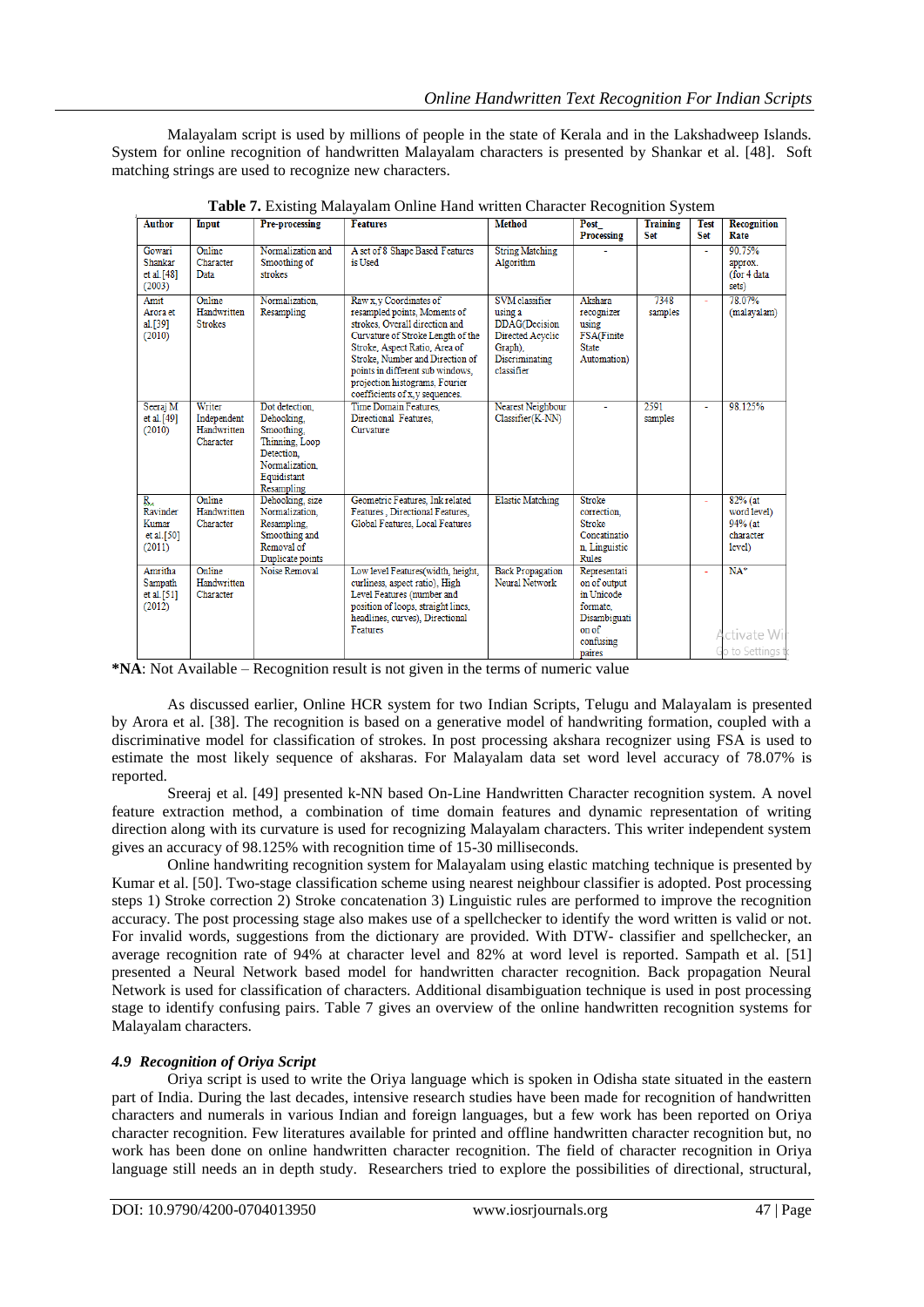zonal, statistical topological, morphological, wavelet features. The majority of the researchers have used neural network, K-NN and SVM, MLP, PCA, Fuzzy, Binary Tree, LDA, HMM, DTW based classifiers. There is lack of availability of benchmarking databases for research. From the literature, it is clear that many of the researchers have used their own databases for evaluating their techniques. So it is very difficult to compare the various techniques and methods proposed by the researchers.

#### **V. Challenges Of Online Hcr**

Recognition of handwritten Indian scripts is difficult because of the presence of numerals, vowels, consonants, vowel modifiers and compound characters. The structure of the scripts and the variety of shapes and writing styles pose challenges that are different from other scripts and hence require customized techniques for feature representation and recognition [3]. The Online Handwriting recognition for Indian scripts is a greater challenge because of the following reasons:

- The structure of the scripts and the variety of shapes. The same character may take different shapes and two or more character may take a similar shape.
- Presence of large number of characters.
- Handwriting style variations, Handwritings vary from person to person and also for a person it may vary from time to time according to his/her mood, urgency, etc.
- Two-Dimensional Structure of scripts, in most Indian scripts matras or vowels diacritics occurs to left, right, bottom, top or even as multiple components around the base consonant.
- Complexity of the characters & Inter-class Similarity
- Poor reliability of extracted stroke features due to variance in handwriting
- Due to limitations of the device or speed of writing, it is possible for a single character to be broken into different parts, hence creating confusion in recognition.

Challenging problems in online hand writing recognition are different character sizes, stroke number/order variation and duplicate pixels produced by hesitation in writing or interpolated non-adjacent pixels caused by fast writing [53]. Vocabulary is also a major factor in determining the difficulty of handwriting recognition task. (i) Closed-vocabulary tasks refer to recognition of words from a predetermined dictionary; (ii) Open-vocabulary tasks refer to recognition of any words without the constraint of being in a dictionary. Closedvocabulary tasks are easier than open-vocabulary ones because only certain sequences of letters are possible when limited by a dictionary [15]. There are several other script dependent issues, for example, Malayalam text is written mostly in clockwise direction and consists of loops and curves, presence of shape modifiers in Gujarati etc. Most recent progress in this concern has been made either through improved pre-processing or through advances in language modeling. Relatively little work has been done in the development of basic recognition algorithms, in depth study needed in concern.

#### **VI. Scope And Future Work**

The work reported on Online HCR for Indian scripts may be extended in various directions. Some of them are listed below:

- Little (or no) Literature is available for Online HCR system for Oriya and Gujarati scripts, the task of script identification can be explored.
- Extension of online handwriting recognition to the recognition of large or very large vocabularies.
- Spelling and semantic checks can be incorporated to correct error at stroke, character and word level.
- Widening of the domain from on-line handwriting recognition systems to the composition of on-line composite documents containing handwriting, graphics, drawings and symbols.
- Incremental learning can be incorporated so that a new stroke or character can be incorporated without the requirement of retraining the entire system.
- Development of bilingual and multi lingual online HCR.
- Ink management in documents, i.e. edition of documents by graphic gestures, annotation of documents.
- Idea of on-line construction and understanding of composite documents.
- Online Handwritten character recognition for Mobile devices.

Recently, interest has occurred concerning the biometric applications of online handwriting, namely for writer authentication and signature verification. Recognition of unconstrained handwriting with openvocabulary is clearly the end objective of Online HCR research.

### **VII. Conclusion**

In this paper work on Online HCR for Indian Scripts paper has been summarized. Majority of the research work reported for Indian languages either dealt with a subset of characters such as only the base characters or approaches based on limited vocabulary lexicon based recognizers. Although much research in the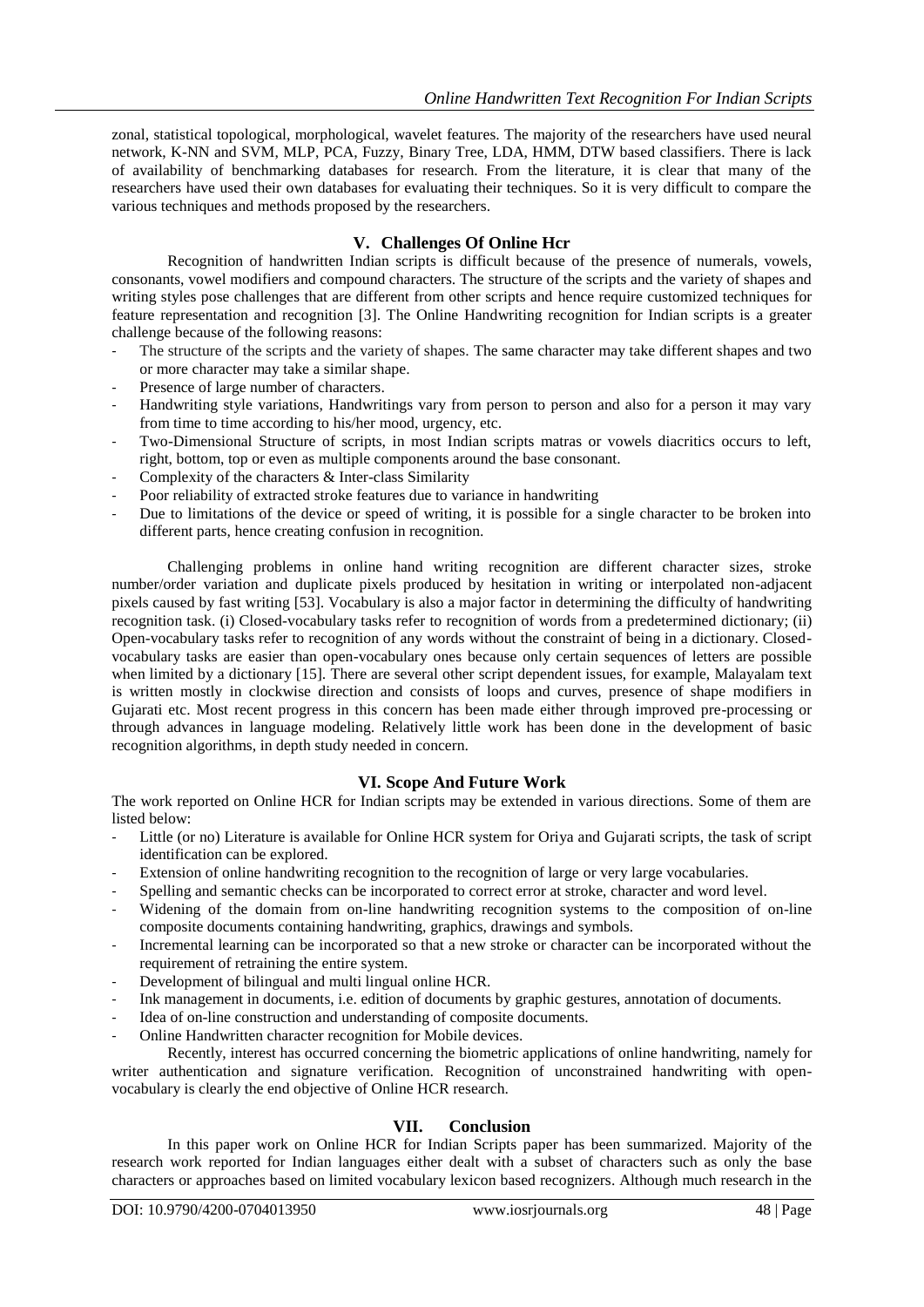field of HCR has been done, recognition algorithms still do not achieve 100% of the high recognitions. Many of the researchers do research for a short period of time as a part of their academic courses. As a result there is a great amount of redundancy in the work related to Indian script OHR. The above discussed approaches have their own applicability, but they are having limited domain.

#### **References**

- [1] U. Pal, B.B. Chaudhuri, "Indian Script character recognition: a survey", Pattern Recognition 37, pp. 1887–1899, 2004.
- [2] Soumen Bag, Gaurav Harit, "A survey on optical character recognition for Bangla and Devanagari scripts", Indian Academy of Sciences, pp. 133-168, 2013.
- [3] A. Bharath, Sriganesh Madhvanath, "Online Handwriting Recognition for Indic Scripts", Guide to OCR for Indic Scripts, Advances in Pattern Recognition, Springer-Verlag London, pp. 209-234, 2010.
- [4] Eric Anquetil and Guy Lorette , "New Advances and New Challenges in On-Line Handwriting Recognition and Electronic Ink Management", Digital Document Processing, Advances in Pattern Recognition, Springer-Verlag London, pp. 143-164, 2007.
- [5] S. D. Connell, R. M. K. Sinha and A. K. Jain, "Recognition of unconstrained online Devanagari characters", Proceedings of International Conference on Pattern Recognition, vol. 2, pp. 368-371, 2000.
- [6] N. Joshi,G. Sita, A.G Ramakrishnan , Deepu V., and Sriganesh Madhvanath, "Machine recognition of online handwritten Devanagari characters", Proceedings of International Conference of Document Analysis and Recognition, pp. 1156-1160, 2005.
- [7] H. Swethalakshmi, "Online Handwritten Character Recognition for Devanagari and Tamil scripts using Support Vector Machines", Master of Science Thesis, Department of Computer Science and Engineering, Indian Institute of Technology, Madras, 2008.
- [8] Bhushan C. Bhokse, Bhushan S.Thakare, "Devnagari Handwriting Recognition System using Dynamic Time Warping Algorithm", International Journal of Computer Applications, pp. 7-13, 2012.
- [9] Deepika Wadhwa, "Recognition of Online Handwritten Devanagari Numerals using Support Vector Machine", Master of Engineering Thesis, Computer Science and Engineering Department, Thapar University, Patiala, 2012.
- [10] Sharuti Kabatur, "Online Devanagari Handwritten Character Recognition", Master of Applied Science Thesis, University of Windsor, Ontario, Canada, 2012.
- [11] Anuj Sharma , "Online Handwritten Gurmukhi Character Recognition", Doctor of Philosophy Thesis, School of Mathematics and Computer Applications, Thapar University, Patiala, 2009.
- [12] Manoj K. Sachan, Gurpreet Singh Lehal, Vijender Kumar Jain, "A System for Online Gurmukhi Script Recognition", ICISIL, pp. 299-300, 2011.
- [13] Manoj K. Sachan, Gurpreet Singh Lehal, Vijender Kumar Jain, "A Novel Method to Segment Online Gurmukhi Script", ICISIL, pp. 1-8, 2011.
- [14] Shivali, "Recognition of Online Handwritten Punjabi Numerals", Master of Science Thesis, School of Mathematics and Computer Applications, University, Patiala, 2011.
- [15] Rahul Agrawal, "Recognition of Online Handwritten Gurmukhi Stroke using Support Vector Machine", M.tech. Thesis, School of Mathematics and Computer Applications, Thapar University, Patiala, 2012.
- [16] Dushyant Khurana , "Online Handwritten Gurmukhi Character Recognition using Support Vector Machine", M.tech. Thesis, School of Mathematics and Computer Applications, Thapar University, Patiala, 2013.
- [17] U. Bhattacharya, A. Nigam, Y. S. Rawat, S. K. Parui, "An Analytic Scheme for Online Handwritten Bangla Cursive Word Recognition", in the Proceedings of the International Conference on Frontiers in Handwriting Recognition (ICFHR 2008), Montreal, Canada, pp. 320 – 325, 2008.
- [18] Asok Bandyopadhyay, "Online Handwritten Character Recognition System for Bangla", In: Proceedings of International Conference on Information Processing (ICIP-2008), Bangalore, pp. 170-179, 2008.
- [19] S. K. Parui, K. Guin, U. Bhattacharya, B. B. Chaudhuri, "Online Handwritten Bangla Character Recognition using HMM", proceedings of 19<sup>th</sup> International Conference on Pattern Recognition (ICPR 2008) published by IEEE Computer Society Press, pp.1-4. 2008.
- [20] Gernot A. Fink, Szilard Vajda, Ujjwal Bhattacharya, Swapan K. Parui, Bidyut B. Chaudhuri, "Online BanglaWord Recognition Using Sub-Stroke Level Features and Hidden Markov Models", proceedings of 12<sup>th</sup> International Conference on Frontiers in Handwriting Recognition(ICFHR 2010) published by IEEE Computer Society Press, pp.393-398, 2010.
- [21] Chandan Biswas, Ujjwal Bhattacharya, Swapan Kumar Parui, "HMM Based Online Handwritten Bangla Character Recognition using Dirichlet Distributions", Proceedings of International Conference on Frontiers in Handwriting Recognition(ICFHR 2012) published by IEEE Computer Society Press, pp. 598-603, 2012.
- [22] K. Roy, "Stroke Database Design for Online handwriting Recognition in Bangla", International Journal of Modern Engineering Research, Vol. 2, Issue 4, July-Aug. 2012, pp. 2534-2540, 2012.
- [23] Nilanjana Bhattacharya, Umapada Pal (2012), "Stroke Segmentation and Recognition from Bangla Online Handwritten Text", Proceedings of International Conference on Frontiers in Handwriting Recognition(ICFHR 2012) published by IEEE Computer Society Press, pp. 736-741, 2012.
- [24] Sumanta Daw, "Online Bangla Handwritten Compound Word Recognition Based On Segmentation", ACER 2013, pp. 69–76, 2013. [25] Rajib Ghosh, "Segmentation of Unconstrained Online Bangla Handwritten Word by Extracting Basic Features", International
- Conference on Advances in Communication, Network, and Computing (CNC 2010), Calicut, Kerala, pp. 296-298, 2010. [26] Rajib Ghosh, "Segmentation of Online Handwritten Word by Estimating the Busy Zone of the Image", Proceedings of International
- Conference on Image Processing, Computer Vision, & Pattern Recognition (IPCV'13), Las Vegas, USA, pp. 753-758, 2013.
- [27] Niranjan Joshi, G. Sita, A.G. Ramakrishnan, Sriganesh Madhvanath, "Tamil Handwriting Recognition using Subspace and DTW based Classifiers", Proceedings of 11<sup>th</sup> International Conference (ICONIP- 2004) published by Springer Berlin Heidelberg ,pp. 806-813, 2004.
- [28] K.H. Aparna, Vidhya Subramanian, M. Kasirajan, G. Vijay Prakash, V.S. Chakravarthy, "Online handwriting recognition for Tamil", Proceedings of 9<sup>th</sup> International Workshop on Frontiers in Handwriting Recognition (IWFHR-9 2004) published by IEEE Computer Society Press , pp. 438–443, 2004.
- [29] Alejandro H. Toselli, Moises Pastor, Enrique Vidal, "On-Line Handwriting Recognition System for Tamil Handwritten Characters", Springer-Verlag Berlin Heidelberg, pp. 370-377, 2007.
- [30] Rituraj Kunwar, Shashi Kiran, Suresh Sundaram, A G Ramakrishnan, "A HMM Based Online Tamil Word Recognizer", Proceedings of Conference on Tamil Internet (INFITT-2009), Cologne, Germany, pp. 165-168, 2009.